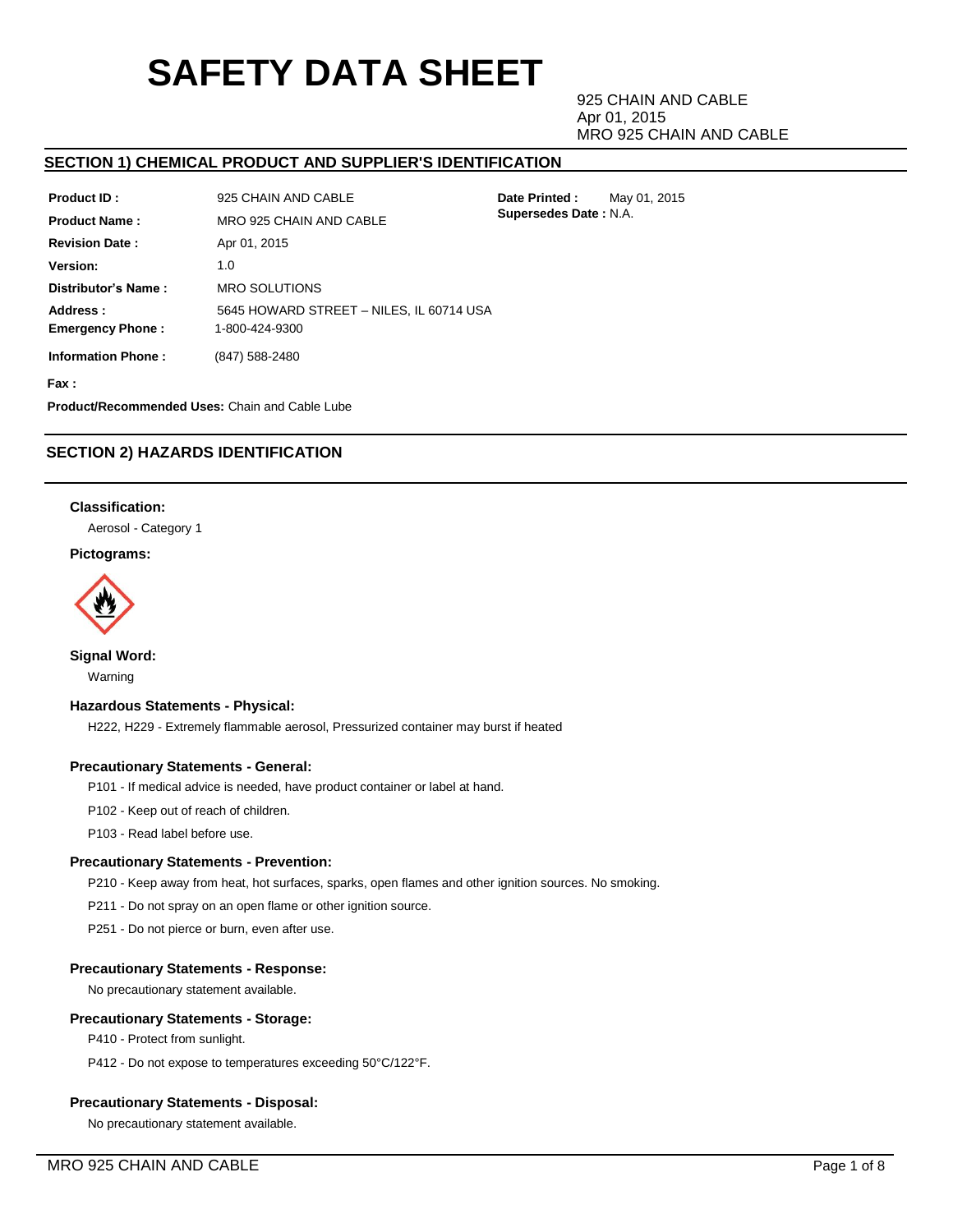# **SECTION 3) COMPOSITION / INFORMATION ON INGREDIENTS**

| <b>CAS</b>   | <b>Chemical Name</b>                                                 | % by Weight     |
|--------------|----------------------------------------------------------------------|-----------------|
| 0064742-65-0 | MINERAL OIL, PETROLEUM DISTILLATES, SOLVENT-DEWAXED HEAVY PARAFFINIC | 49% - 86%       |
|              | <b>PROPANE</b>                                                       |                 |
| 0000074-98-6 | <b>BUTANE</b>                                                        | $6\% - 13\%$    |
| 0000106-97-8 | <b>ISOBUTANE</b>                                                     | $3% - 7%$       |
| 0000075-28-5 |                                                                      | $2\% - 4\%$     |
| 0001317-33-5 | MOLYBDENUM (IV) SULFIDE                                              | $0.1\% - 1.9\%$ |

## **SECTION 4) FIRST-AID MEASURES**

#### **Inhalation:**

Remove source of exposure or move person to fresh air and keep comfortable for breathing.

If exposed/feel unwell/concerned: Call a POISON CENTER/doctor.

Eliminate all ignition sources if safe to do so.

#### **Eye Contact:**

Remove source of exposure or move person to fresh air. Rinse eyes cautiously with lukewarm, gently flowing water for several minutes, while holding the eyelids open. Remove contact lenses, if present and easy to do. Continue rinsing for a duration of 15-20 minutes. Take care not to rinse contaminated water into the unaffected eye or onto the face. If eye irritation persists: Get medical advice/attention.

#### **Skin Contact:**

Take off immediately all contaminated clothing, shoes and leather goods (e.g. watchbands, belts). Gently blot or brush away excess product. Wash with plenty of lukewarm, gently flowing water for a duration of 15-20 minutes. Call a POISON CENTER/doctor if you feel unwell. Store contaminated clothing under water and wash before reuse or discard.

## **Ingestion:**

Rinse mouth. Do NOT induce vomiting. Immediately call a POISON CENTER/doctor. If vomiting occurs naturally, lie on your side, in the recovery position.

Never give anything by mouth to an unconscious or convulsing victim. Keep person warm and quiet.

# **SECTION 5) FIRE-FIGHTING MEASURES**

## **Suitable Extinguishing Media:**

Use water, fog, dry chemical, or carbon dioxide.

Carbon dioxide can displace oxygen. Use caution when applying carbon dioxide in confined spaces. Simultaneous use of foam and water on the same surface is to be avoided as water destroys the foam.

#### **Unsuitable Extinguishing Media:**

Water may be ineffective but can be used to cool containers exposed to heat or flame.

## **Specific Hazards in Case of Fire:**

Contents under pressure. Keep away from ignition sources and open flames. Exposure of containers to extreme heat and flames can cause them to rupture often with violent force.

Aerosol cans may rupture when heated.

Heated cans may burst.

In fire, will decompose to carbon dioxide, carbon monoxide **Fire-**

#### **Fighting Procedures:**

Isolate immediate hazard area and keep unauthorized personnel out. Stop spill/release if it can be done safely. Move undamaged containers from immediate hazard area if it can be done safely. Water spray may be useful in minimizing or dispersing vapors and to protect personnel.

Dispose of fire debris and contaminated extinguishing water in accordance with official regulations.

## **Special Protective Actions:**

Wear protective pressure self-contained breathing apparatus (SCBA)and full turnout gear.

Care should always be exercised in dust/mist areas.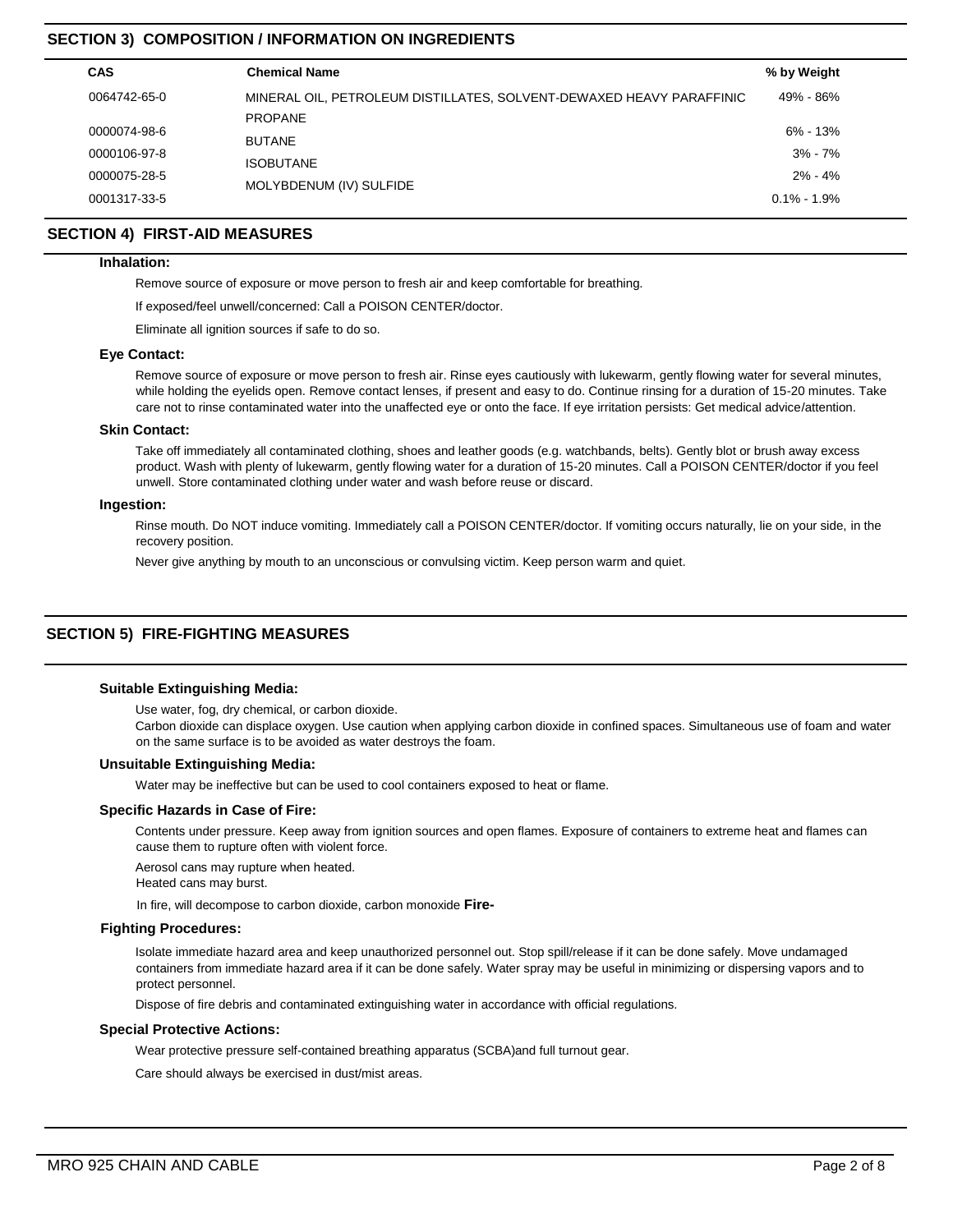#### **Emergency Procedure:**

#### Flammable/combustible material.

ELIMINATE all ignition sources (no smoking, flares, sparks, or flames in immediate area). Stay upwind; keep out of low areas. Immediately turn off or isolate any source of ignition. Keep unnecessary people away; isolate hazard area and deny entry. Do not touch or walk through spilled material. Clean up immediately. Use absorbent sweeping compound to soak up material and put into suitable container for proper disposal.

#### **Recommended Equipment:**

Positive pressure, full-face piece self-contained breathing apparatus(SCBA), or positive pressure supplied air respirator with escape SCBA (NIOSH approved).

#### **Personal Precautions:**

ELIMINATE all ignition sources (no smoking, flares, sparks, or flames in immediate area). Use explosion proof equipment. Avoid breathing vapor. Avoid contact with skin, eye or clothing. Do not touch damaged containers or spilled materials unless wearing appropriate protective clothing.

#### **Environmental Precautions:**

Stop spill/release if it can be done safely. Prevent spilled material from entering sewers, storm drains, other unauthorized drainage systems and natural waterways by using sand, earth, or other appropriate barriers.

## **SECTION 7) HANDLING AND STORAGE**

## **General:**

For industrial and institutional use only. For use by trained personnel only. Keep away from children. Wash hands after use. Do not get in eyes, on skin or on clothing. Do not breathe vapors or mists. Use good personal hygiene practices. Eating, drinking and smoking in work areas is prohibited. Remove contaminated clothing and protective equipment before entering eating areas. Eyewash stations and showers should be available in areas where this material is used and stored.

#### **Ventilation Requirements:**

Use only with adequate ventilation to control air contaminants to their exposure limits. The use of local ventilation is recommended to control emissions near the source.

#### **Storage Room Requirements:**

Keep container(s) tightly closed and properly labeled. Store in cool, dry, well-ventilated areas away from heat, direct sunlight and incompatibilities. Store in approved containers and protect against physical damage. Keep containers securely sealed when not in use. Indoor storage should meet OSHA standards and appropriate fire codes. Containers that have been opened must be carefully resealed to prevent leakage. Empty container retain residue and may be dangerous.

Do not cut, drill, grind, weld, or perform similar operations on or near containers. Do not pressurize containers to empty them. Ground all structures, transfer containers and equipment to conform to the national electrical code. Use procedures that prevent static electrical sparks. Static electricity may accumulate and create a fire hazard.

Store at temperatures below 120°F.

# **SECTION 8) EXPOSURE CONTROLS, PERSONAL PROTECTION**

## **Eye Protection:**

Chemical goggles, safety glasses with side shields or vented/splash proof goggles. Contact lenses may absorb irritants. Particles may adhere to lenses and cause corneal damage.

## **Skin Protection:**

Wear gloves, long sleeved shirt, long pants and other protective clothing as required to minimize skin contact.

Use of gloves approved to relevant standards made from the following materials may provide suitable chemical protection: PVC, neoprene or nitrile rubber gloves. Suitability and durability of a glove is dependent on usage, e.g. frequency and duration of contact, chemical resistance of glove material, glove thickness, dexterity. Always seek advice from glove suppliers. Contaminated gloves should be replaced.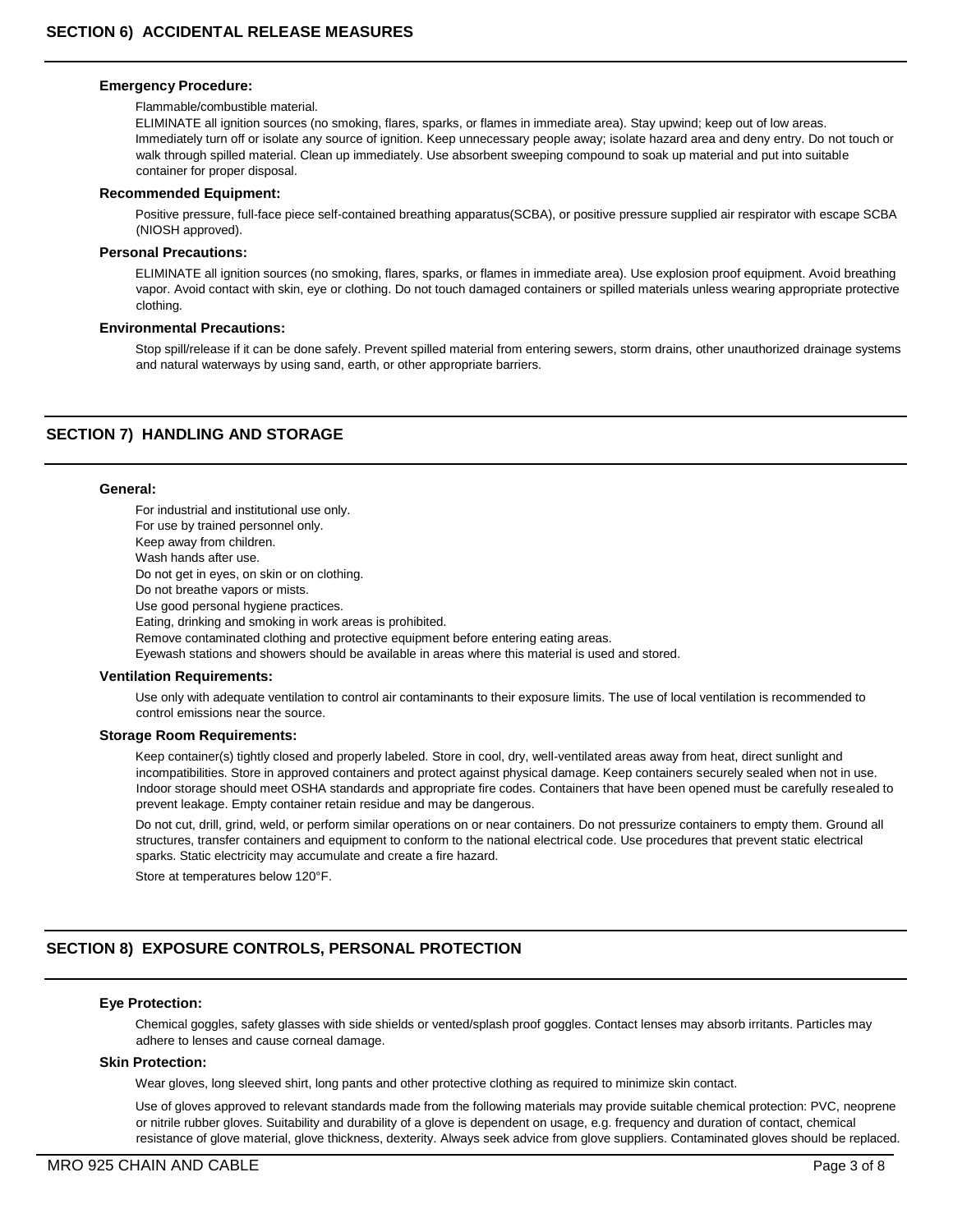Chemical-resistant clothing is recommended to avoid prolonged contact. Avoid unnecessary skin contact.

## **Respiratory Protection:**

If engineering controls do not maintain airborne concentrations to a level which is adequate to protect worker, a respiratory protection program that meets or is equivalent to OSHA 29 CFR 1910.134 and ANSI Z88.2 should be followed. Check with respiratory protective equipment suppliers. Where air-filtering respirators are suitable, select an appropriate combination of mask and filter. Select a filter suitable for combined particulate/organic gases and vapors.

When spraying more than one half can continuously or more than one can consecutively, use NIOSH approved respirator.

| <b>Chemical Name</b>                                                                                                | <b>OSHA</b><br><b>TWA</b><br>(ppm)                    | <b>OSHA</b><br><b>TWA</b><br>(mg/m3)    | <b>OSHA</b><br><b>STEL</b><br>(ppm)  | <b>OSHA</b><br><b>STEL</b><br>(mg/m3)  | OSHA-<br>Tables-<br>Z1,2,3 | <b>OSHA</b> | <b>OSHA</b><br>Skin<br>Carcinogen designation | <b>NIOSH</b><br><b>TWA</b><br>(ppm) | <b>NIOSH</b><br><b>TWA</b><br>(mg/m3) | <b>NIOSH</b><br><b>STEL</b><br>(ppm) | <b>NIOSH</b><br><b>STEL</b><br>(mg/m3) | <b>NIOSH</b><br>Carcinogen |
|---------------------------------------------------------------------------------------------------------------------|-------------------------------------------------------|-----------------------------------------|--------------------------------------|----------------------------------------|----------------------------|-------------|-----------------------------------------------|-------------------------------------|---------------------------------------|--------------------------------------|----------------------------------------|----------------------------|
| <b>BUTANE</b>                                                                                                       |                                                       |                                         |                                      |                                        |                            |             |                                               | 800                                 | 1900                                  |                                      |                                        |                            |
| <b>ISOBUTANE</b>                                                                                                    |                                                       |                                         |                                      |                                        |                            |             |                                               | 800                                 | 1900                                  |                                      |                                        |                            |
| MINERAL OIL,<br><b>PETROLEUM</b><br><b>DISTILLATES,</b><br>SOLVENT-<br><b>DEWAXED</b><br><b>HEAVY</b><br>PARAFFINIC | 500                                                   | 2000                                    |                                      |                                        | $\mathbf{1}$               |             |                                               |                                     |                                       |                                      |                                        |                            |
| <b>MOLYBDENUM</b><br>(IV) SULFIDE                                                                                   |                                                       | 5                                       |                                      |                                        |                            |             |                                               |                                     |                                       |                                      |                                        |                            |
| PROPANE                                                                                                             | 1000                                                  | 1800                                    |                                      |                                        | $\mathbf{1}$               |             |                                               | 1000                                | 1800                                  |                                      |                                        |                            |
| <b>Chemical Name</b>                                                                                                | <b>ACGIH</b><br><b>TWA</b><br>(ppm)                   | <b>ACGIH</b><br><b>TWA</b><br>(mg/m3)   | <b>ACGIH</b><br><b>STEL</b><br>(ppm) | <b>ACGIH</b><br><b>STEL</b><br>(mg/m3) |                            |             |                                               |                                     |                                       |                                      |                                        |                            |
| <b>BUTANE</b>                                                                                                       | 1000                                                  |                                         |                                      |                                        |                            |             |                                               |                                     |                                       |                                      |                                        |                            |
| <b>ISOBUTANE</b>                                                                                                    | 1000                                                  |                                         |                                      |                                        |                            |             |                                               |                                     |                                       |                                      |                                        |                            |
| MINERAL OIL,<br>PETROLEUM<br><b>DISTILLATES,</b><br>SOLVENT-<br><b>DEWAXED</b><br><b>HEAVY</b><br><b>PARAFFINIC</b> |                                                       |                                         |                                      |                                        |                            |             |                                               |                                     |                                       |                                      |                                        |                            |
| MOLYBDENUM<br>(IV) SULFIDE                                                                                          |                                                       | $[0.5(R)]$ ;<br>[10 (l), 3]<br>$(R)$ ]; |                                      |                                        |                            |             |                                               |                                     |                                       |                                      |                                        |                            |
| <b>PROPANE</b>                                                                                                      | See<br>Appendix<br>F:<br>Minimal<br>Oxygen<br>Content |                                         |                                      |                                        |                            |             |                                               |                                     |                                       |                                      |                                        |                            |

# **SECTION 9) PHYSICAL AND CHEMICAL PROPERTIES**

| <b>Physical and Chemical Properties</b> |                |  |  |  |
|-----------------------------------------|----------------|--|--|--|
| Density                                 | 7.34401 lb/gal |  |  |  |
| Density VOC                             | 1.43203 lb/gal |  |  |  |
| % VOC                                   | 19.49926%      |  |  |  |
| VOC Actual                              | 1.43203 lb/gal |  |  |  |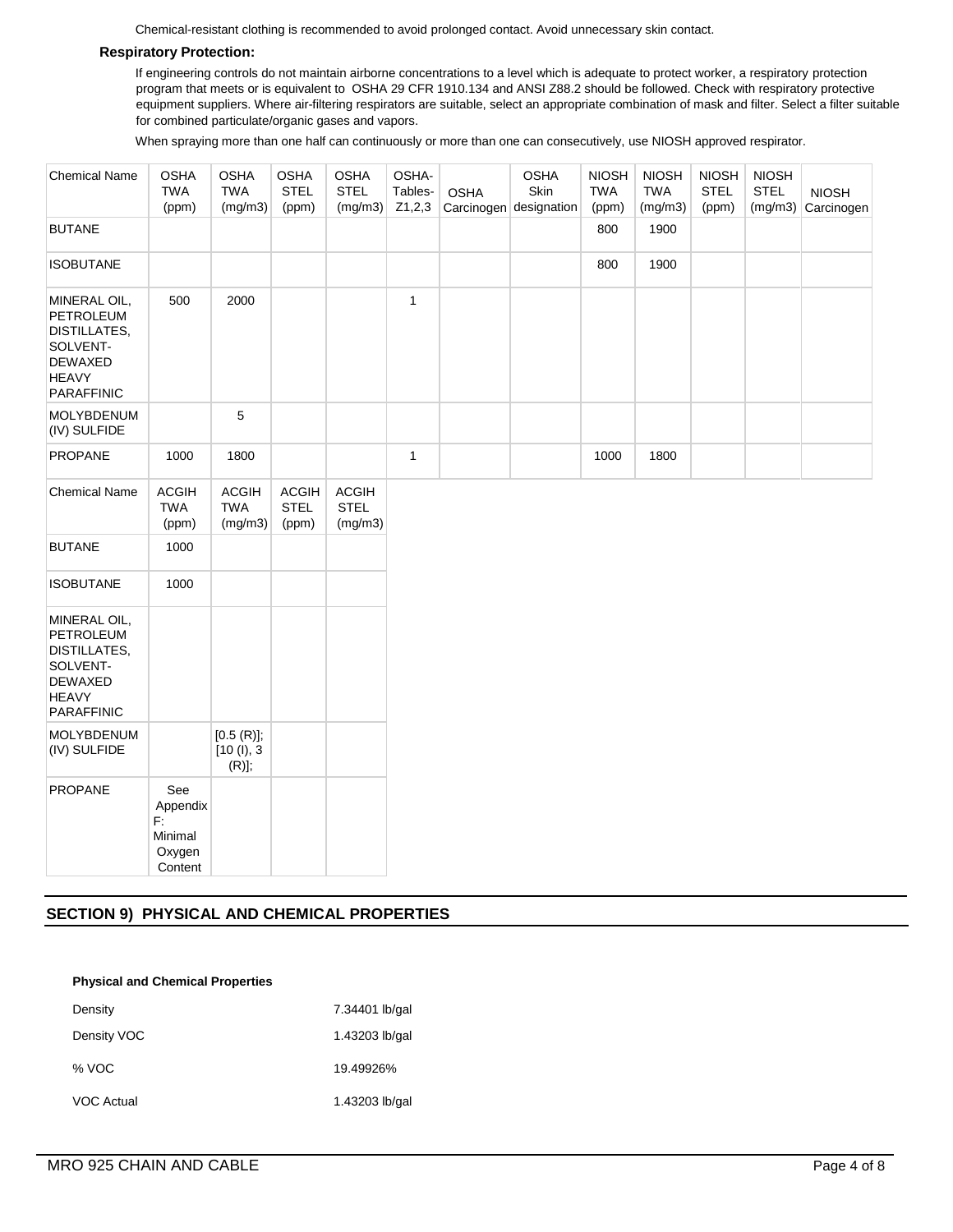| <b>VOC Actual</b>            | 171.60000 g/l          |
|------------------------------|------------------------|
| <b>VOC Regulatory</b>        | 1.43203 lb/gal         |
| <b>VOC Regulatory</b>        | 171.60000 g/l          |
| Appearance                   | N.A.                   |
| Odor Threshold               | N.A.                   |
| <b>Odor Description</b>      | N.A.                   |
| pH                           | N.A.                   |
| <b>Water Solubility</b>      | Nil                    |
| Flammability                 | Flashpoint below 73 °F |
| Flash Point Symbol           | N.A.                   |
| <b>Flash Point</b>           | N.A.                   |
| Viscosity                    | N.A.                   |
| Lower Explosion Level        | 1.9                    |
| <b>Upper Explosion Level</b> | 9.5                    |
| <b>Melting Point</b>         | N.A.                   |
| Vapor Density                | Slower than ether      |
| <b>Freezing Point</b>        | N.A.                   |
| Low Boiling Point            | 0 °F                   |
| High Boiling Point           | 300 °F                 |
| Decomposition Pt             | $\mathbf 0$            |
| Auto Ignition Temp           | N.A.                   |
| <b>Evaporation Rate</b>      | Slower than ether      |

# **SECTION 10) STABILITY AND REACTIVITY**

## **Stability:**

Stable.

## **Conditions to Avoid:**

High temperatures.

## **Incompatible Materials:**

None known.

# **Hazardous Reactions/Polymerization:**

Will not occur.

## **Hazardous Decomposition Products:**

In fire, will decompose to carbon dioxide, carbon monoxide.

# **SECTION 11) TOXICOLOGICAL INFORMATION**

## **Skin Corrosion/Irritation:**

Overexposure will cause defatting of skin.

## **Serious Eye Damage/Irritation:**

Overexposure will cause redness and burning sensation.

## **Carcinogenicity:**

No data available

#### **Germ Cell Mutagenicity:**

No data available

## **Reproductive Toxicity:**

No data available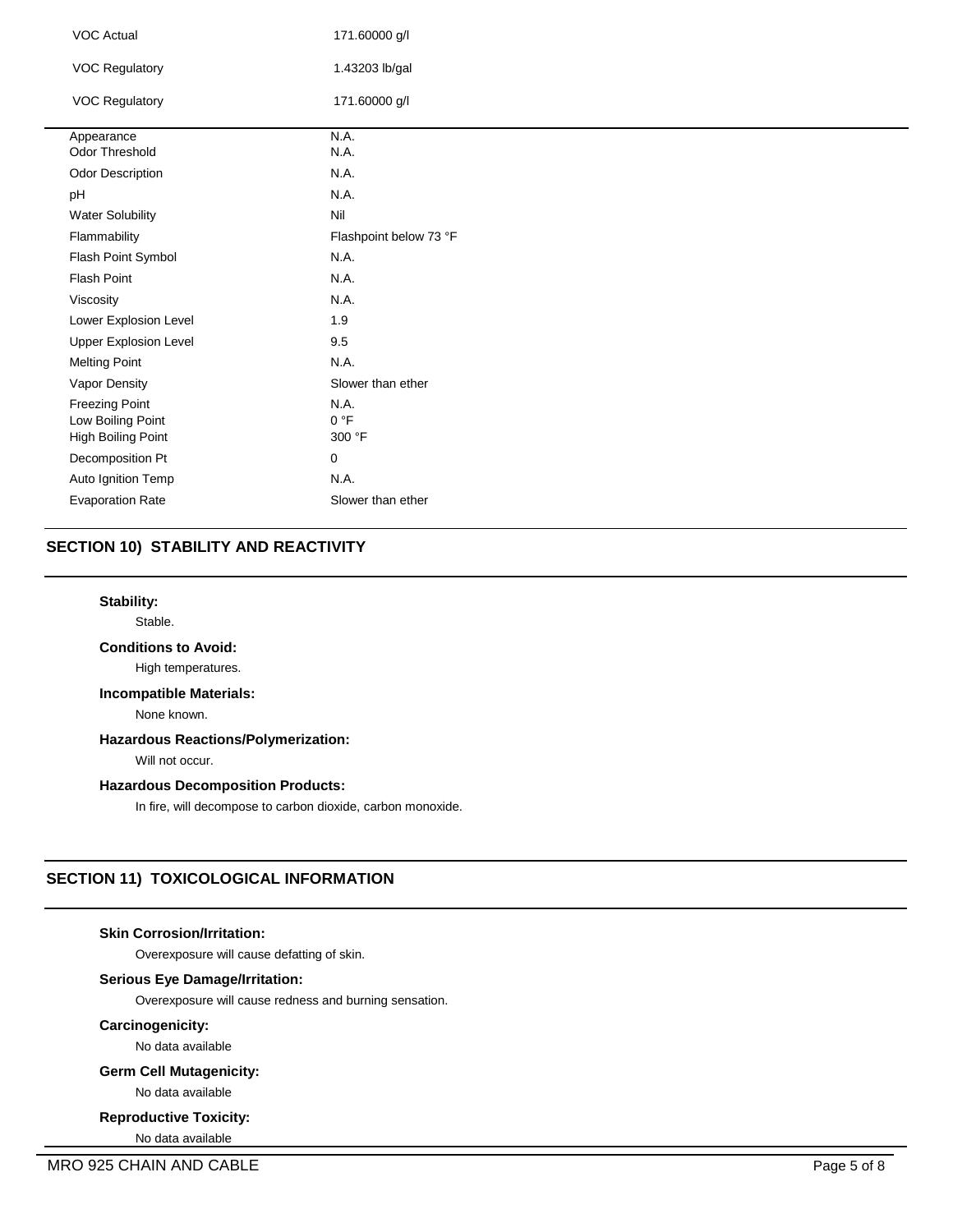## **Respiratory/Skin Sensitization:**

No data available

## **Specific Target Organ Toxicity - Single Exposure:**

No data available

#### **Specific Target Organ Toxicity - Repeated Exposure:**

No data available

#### **Aspiration Hazard:**

No data available

## **Acute Toxicity:**

Inhalation: effect of overexposure include irritation of respiratory tract, headache, dizziness, nausea, and loss of coordination. Extreme overexposure may result in unconsciousness and possibly death.

#### 0064742-65-0 MINERAL OIL, PETROLEUM DISTILLATES, SOLVENT-DEWAXED HEAVY PARAFFINIC

LD50 (Rodent - rat, Oral) : >5000 mg/kg, Toxic effects : Details of toxic effects not reported other than lethal dose value. LD50 (Rodent - rabbit, Administration onto the skin) : 5000 mg/kg, Toxic effects : Details of toxic effects not reported other tha

0000075-28-5 ISOBUTANE

LC50 (mouse, inhalation): 520,000 ppm (52%); 2-hour exposure.(4)

#### 0000106-97-8 BUTANE

LC50 (mouse): 202000 ppm (481000 mg/m3) (4-hour exposure); cited as 680 mg/L (2-hour exposure) (9) LC50 (rat): 276000 ppm (658000 mg/m3) (4-hour exposure); cited as 658 mg/L (4- hour exposure) (9)

## **SECTION 12) ECOLOGICAL INFORMATION**

#### **Toxicity:**

No data available.

#### **Persistence and Degradability:**

No data available.

#### **Bio-Accumulative Potential:**

No data available.

#### **Mobility in Soil:**

No data available.

#### **Other Adverse Effects:**

No data available.

## Bio-accumulative Potential

## 0064742-65-0 MINERAL OIL, PETROLEUM DISTILLATES, SOLVENT-DEWAXED HEAVY PARAFFINIC

Contains constituents with the potential to bioaccumulate.

## Mobility in Soil

## 0064742-65-0 MINERAL OIL, PETROLEUM DISTILLATES, SOLVENT-DEWAXED HEAVY PARAFFINIC

Liquid under most environmental conditions. Floats on water. If it enters soil, it will adsorb to soil particles and will not be mobile.

# **SECTION 13) DISPOSAL CONSIDERATIONS**

## **Water Disposal:**

Under RCRA, it is the responsibility of the user of the product, to determine a the time of disposal whether the product meets RCRA criteria for hazardous waste. Waste management should be in full compliance with federal, state, and local laws.

Empty containers retain product residue which may exhibit hazards of material, therefore do not pressurize, cut, glaze, weld or use for any other purposes. Return drums to reclamation centers for proper cleaning and reuse.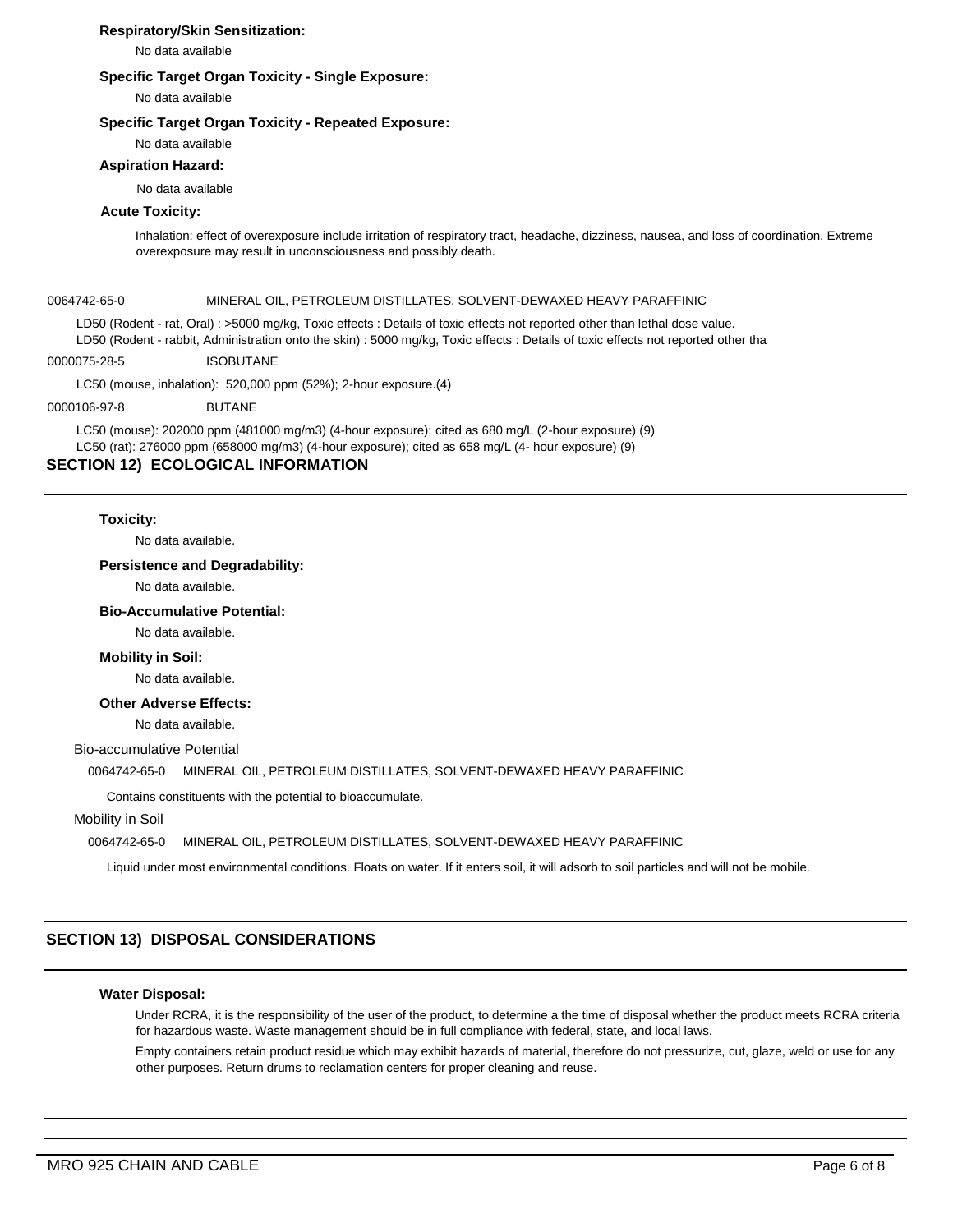## **U.S. DOT Information:**

Consumer Commodity, ORM-D

## **IMDG Information:**

Consumer Commodity, ORM-D

## **IATA Information:**

Consumer Commodity, ORM-D

# **SECTION 15) REGULATORY INFORMATION**

| <b>CAS</b>   | <b>Chemical Name</b>                                                                             | $%$ By<br>Weight | <b>Regulation List</b>                   |
|--------------|--------------------------------------------------------------------------------------------------|------------------|------------------------------------------|
| 0000074-98-6 | <b>PROPANE</b>                                                                                   |                  | 6% - 13% SARA312, VOC, TSCA, ACGIH, OSHA |
| 0000075-28-5 | <b>ISOBUTANE</b>                                                                                 |                  | 2% - 4% SARA312, VOC, TSCA, ACGIH        |
| 0000106-97-8 | <b>BUTANE</b>                                                                                    |                  | 3% - 7% SARA312, VOC, TSCA, ACGIH        |
| 0001317-33-5 | MOLYBDENUM (IV)<br><b>SULFIDE</b>                                                                | 0.1%<br>1.9%     | - SARA312, TSCA, ACGIH, OSHA             |
| 0064742-65-0 | MINERAL OIL,<br>PETROLEUM<br>DISTILLATES,<br>SOLVENTDEWAXED<br><b>HEAVY</b><br><b>PARAFFINIC</b> | 49% -<br>86%     | SARA312,TSCA,OSHA                        |

## **SECTION 16) OTHER INFORMATION**

## **Glossary:**

\* There are points of differences between OSHA GHS and UN GHS. In 90% of the categories, they can be used interchangeably, but for the Skin Corrosion/Irritant Category and the Specific Target Organ Toxicity (Single and Repeated Exposure) Categories. In these cases, our system will say UN GHS.

ACGIH- American Conference of Governmental Industrial Hygienists; ANSI- American National Standards Institute; Canadian TDG-Canadian Transportation of Dangerous Goods; CAS- Chemical Abstract Service; Chemtrec- Chemical Transportation Emergency Center (US); CHIP- Chemical Hazard Information and Packaging; DSL- Domestic Substances List; EC- Equivalent Concentration; EH40 (UK)- HSE Guidance Note EH40 Occupational Exposure Limits; EPCRA- Emergency Planning and Community Right-To-Know Act; ESL- Effects screening levels; HMIS- Hazardous Material Information Service; LC- Lethal Concentration; LD- Lethal Dose; NFPA- National Fire Protection Association; OEL- Occupational Exposure Limits; OSHA- Occupational Safety and Health Administration, US Department of Labor; PEL- Permissible Exposure Limit; SARA (Title III)- Superfund Amendments and Reauthorization Act; SARA 313- Superfund Amendments and Reauthorization Act, Section 313; SCBA- Self-Contained Breathing Apparatus; STEL- Short Term Exposure Limit; TCEQ - Texas Commission on Environmental Quality; TLV- Threshold Limit Value; TSCA- Toxic Substances Control Act Public Law 94-469; TWA

- Time Weighted Value; US DOT- US Department of Transportation; WHMIS- Workplace Hazardous Materials Information System.